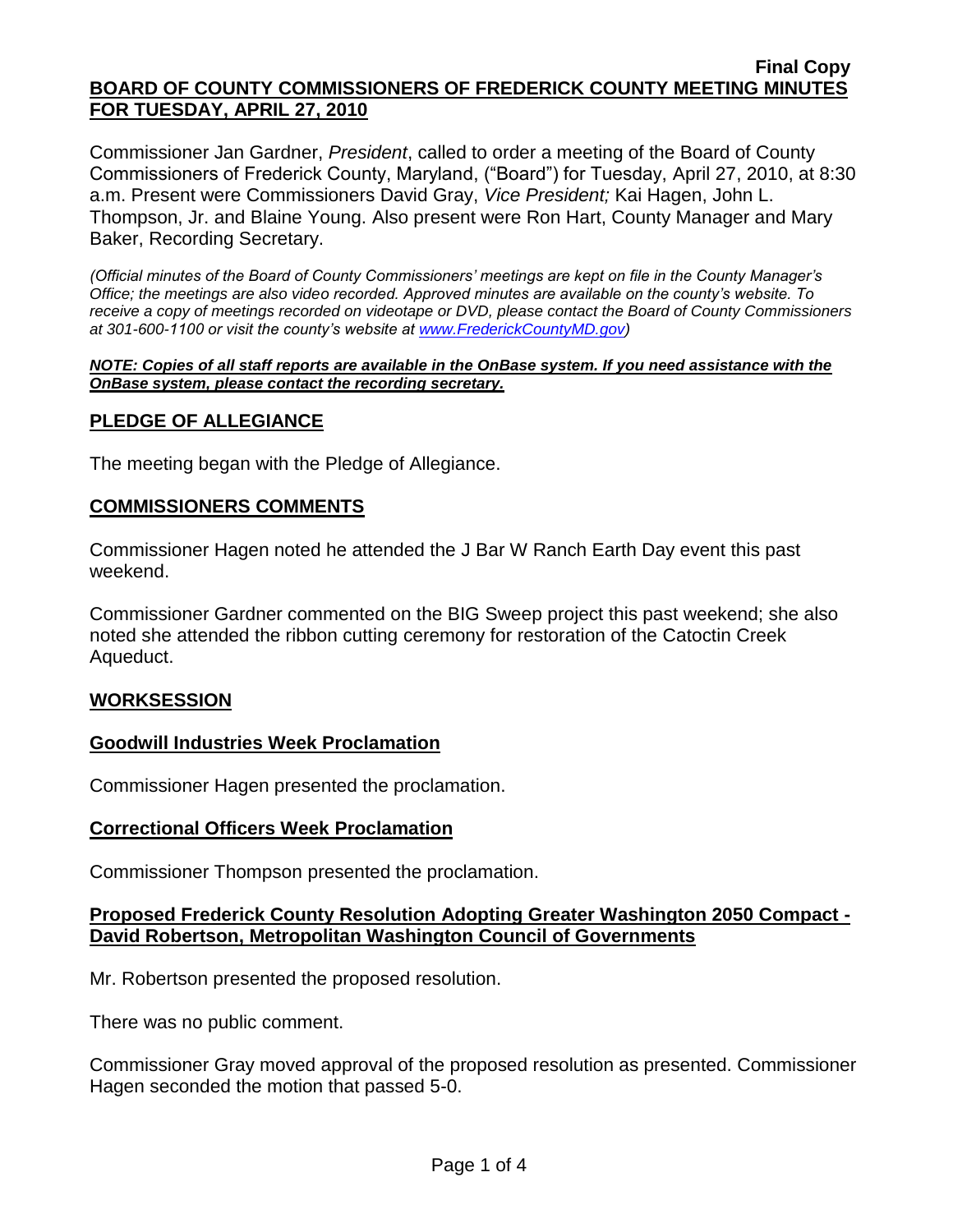#### **Final Copy BOARD OF COUNTY COMMISSIONERS OF FREDERICK COUNTY MEETING MINUTES FOR TUESDAY, APRIL 27, 2010**

(A copy of the approved/adopted resolution can be obtained in the County Manager's Office or from the county's website, [www.FrederickCountyMD.gov\)](http://www.frederickcountymd.gov/)

# **The City of Frederick Annexation - Sanner Property - John Dimitriou, Planning Division**

Mr. Dimitriou and Joe Atkins, City of Frederick, presented information regarding the annexation.

There was no public comment.

Commissioner Hagen moved approval of staff's recommendation finding the City of Frederick's (City) R-4 zone substantially different than the County's agriculture zone, but granting the City expressed approval of their zoning. Commissioner Young seconded the motion that passed 3-2 with Commissioners Gray and Thompson opposed.

Commissioner Thompson moved to amend the motion to make the waiver conditional upon the City filing a notice of dismissal with prejudice. The motion did not receive a second.

# **Special Events Ordinance - Marc McNeal, Fire and Rescue Services Division**

Mr. McNeal presented the proposed ordinance.

Public comment was taken from:

**Karen Norman, Downtown Frederick Partnership** 

(Commissioner Thompson left the meeting.)

(Ron Hart left the meeting.)

(Commissioner Thompson re-entered the meeting.)

Staff was directed to include language within the ordinance clarifying specific language representing expectations, to better define when a permit would be needed, and to find out what each municipality within the county currently had in place.

Commissioner Thompson moved to strike the provision allowing appeals to the Board. This motion was approved by consensus.

Staff was directed to clarify road closures, notifications and public safety issues, and take the revised draft ordinance (including the changes as noted today) to a joint BOCC/County Municipalities meeting.

Commissioner Thompson moved to indefinitely postpone this item. The motion did not receive a second.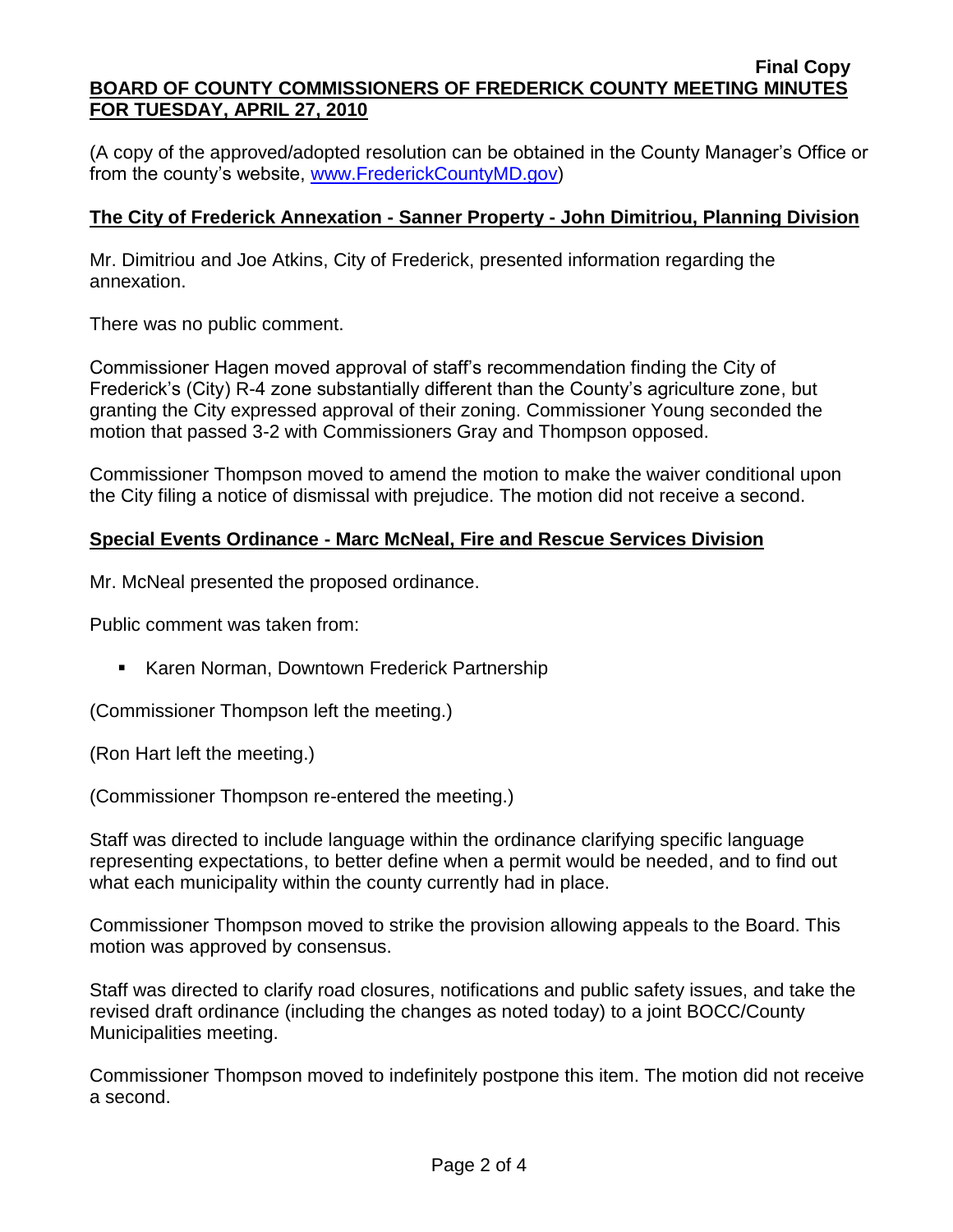There was Board consensus for staff to come back before the Board to present a revised draft ordinance once all the above changes were made.

## **ADMINISTRATIVE BUSINESS**

## **Revisions to the Frederick County Code to Comply with the Maryland "Stormwater Act of 2007" - Kathy Hall and Betsy Smith, Permitting and Development Review Division and Kathy Mitchell, Office of the County Attorney**

Ms. Smith, Ms. Hall and Ms. Mitchell presented the revisions.

Public comment was taken from:

- **E** Jeremy Holder, Frederick County Builders Association
- David Severn, Esquire, Severn**,** O'Connor & Kresslein

There was consensus to use the date of conditional approval by the Frederick County Planning Commission as the date of approval.

There was consensus in the case of a Type 2 or Type 3 site plan to use the date of signature of the site plan by staff as the date of approval.

Commissioner Thompson moved not to grant any extensions of administrative waivers to the tax increment financing program projects. Commissioner Gray seconded the motion that passed 4-1 with Commissioner Hagen opposed.

There was consensus to not accept #7, Appeals on page 5.

There was consensus to send the draft to Maryland Department of the Environment for final review.

### **COMMISSIONERS COMMENTS**

Commissioner Gardner reviewed rules she wished to establish for the Board's meetings.

### **PUBLIC COMMENTS**

None.

## **QUESTIONS – PRESS**

None.